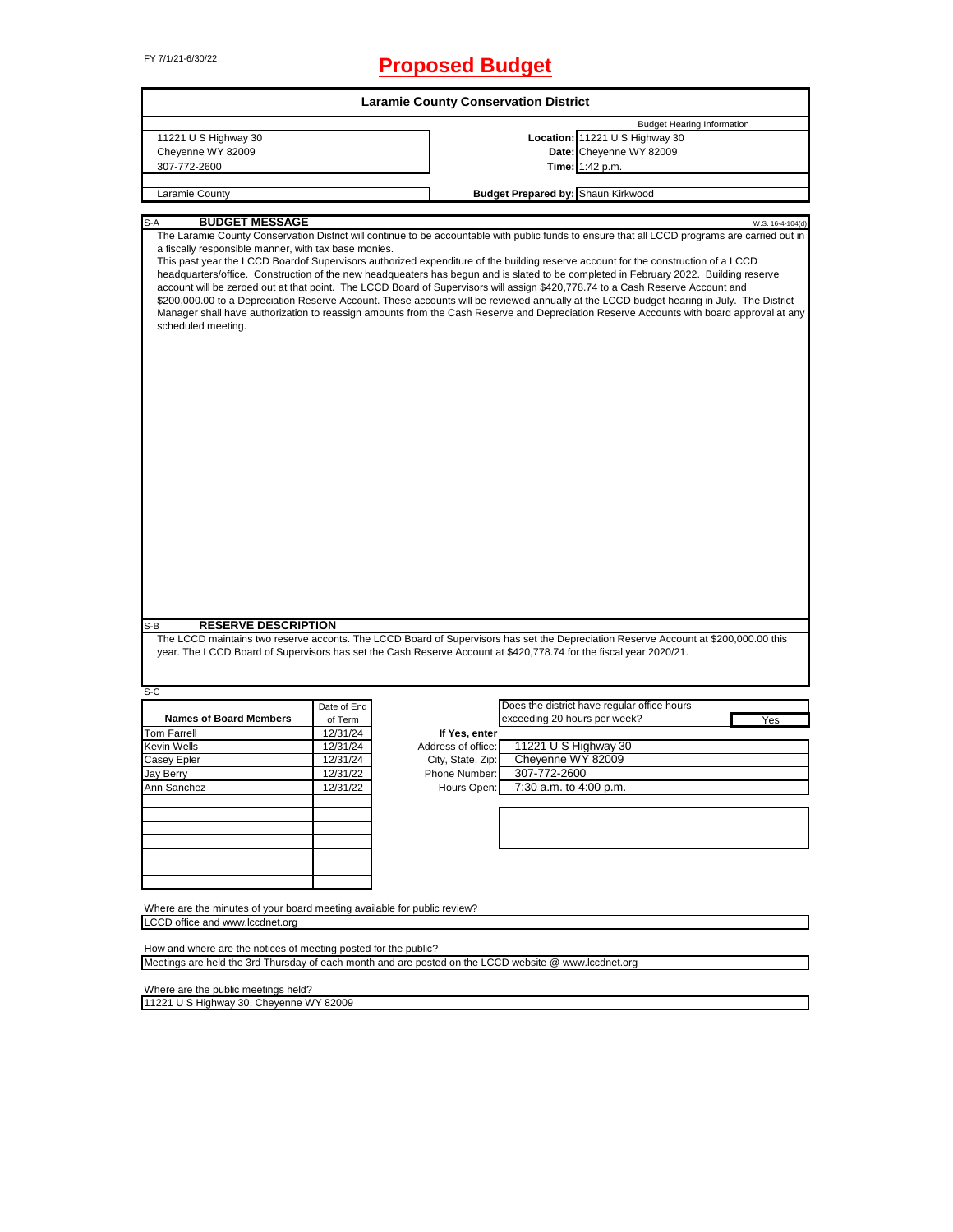## **PROPOSED BUDGET SUMMARY**

|       | <b>OVERVIEW</b>                                             | 2019-2020<br>Actual | 2020-2021<br>Estimated | 2021-2022<br>Proposed | Pending<br>Approval |
|-------|-------------------------------------------------------------|---------------------|------------------------|-----------------------|---------------------|
| $S-1$ | <b>Total Budgeted Expenditures</b>                          | \$1,202,827         | \$4,453,609            | \$4,289,937           |                     |
| $S-2$ | <b>Total Principal to Pay on Debt</b>                       | \$0                 | \$0                    |                       |                     |
| $S-3$ | <b>Total Change to Restricted Funds</b>                     | \$20,000            | \$259,200              |                       |                     |
| $S-4$ | <b>Total General Fund and Forecasted Revenues Available</b> | \$3,707,098         | \$4,760,018            | \$4,371,514           |                     |
| $S-5$ | Amount requested from County Commissioners                  | \$1,188,254         | \$1,045,735            | \$1,098,021           |                     |
| $S-6$ | <b>Additional Funding Needed:</b>                           |                     |                        |                       |                     |

|                   | <b>REVENUE SUMMARY</b>                       | 2019-2020   | 2020-2021   | 2021-2022                            | Pending                                                                                                                                                                                                                           |
|-------------------|----------------------------------------------|-------------|-------------|--------------------------------------|-----------------------------------------------------------------------------------------------------------------------------------------------------------------------------------------------------------------------------------|
|                   |                                              | Actual      | Estimated   | Proposed                             | Approval                                                                                                                                                                                                                          |
|                   |                                              |             |             |                                      |                                                                                                                                                                                                                                   |
| $S-7$             | <b>Operating Revenues</b>                    | \$174,216   | \$133,894   | \$194,478                            | <u>ilikuwa m</u>                                                                                                                                                                                                                  |
| $S-8$             | Tax levy (From the County Treasurer)         | \$1,188,254 | \$1,045,735 | \$1,098,021                          | <u> Harristo et al.</u>                                                                                                                                                                                                           |
| $S-9$             | <b>Government Support</b>                    | \$86,726    | \$384,612   | \$33,072                             | <u> Mariji (</u>                                                                                                                                                                                                                  |
| $S-10$            | Grants                                       | \$169.838   | \$1.058.998 | \$913.163                            |                                                                                                                                                                                                                                   |
| $S-11$            | Other County Support (Not from Co. Treas.)   | \$0         | \$0         | \$0                                  | 11                                                                                                                                                                                                                                |
| $S-12$            | <b>Miscellaneous</b>                         | \$21.230    | \$22,200    | \$18,200                             | <u> Karlin Marsh</u>                                                                                                                                                                                                              |
| $S-13$            | <b>Other Forecasted Revenue</b>              | \$0         | \$0         | \$0                                  | an di Kabupatén                                                                                                                                                                                                                   |
|                   |                                              |             |             |                                      |                                                                                                                                                                                                                                   |
| $S-14$            | <b>Total Revenue</b>                         | \$1,640,265 | \$2,645,439 | \$2,256,935                          | <u> Hallandin k</u>                                                                                                                                                                                                               |
| FY 7/1/21-6/30/22 |                                              |             |             | Laramie County Conservation District |                                                                                                                                                                                                                                   |
|                   | <b>EXPENDITURE SUMMARY</b>                   | 2019-2020   | 2020-2021   | 2021-2022                            | Pending                                                                                                                                                                                                                           |
|                   |                                              | Actual      | Estimated   | Proposed                             | Approval                                                                                                                                                                                                                          |
|                   |                                              |             |             |                                      |                                                                                                                                                                                                                                   |
| $S-15$            | <b>Capital Outlay</b>                        | \$13,235    | \$5,327     | \$16,000                             | <u> Karlin Sara</u>                                                                                                                                                                                                               |
| $S-16$            | <b>Interest and Fees On Debt</b>             | \$0         | \$0         | \$0                                  | en de la forma de la forma de la forma de la forma de la forma de la forma de la forma de la forma de la forma<br>Constituir de la forma de la forma de la forma de la forma de la forma de la forma de la forma de la forma de   |
| $S-17$            | <b>Administration</b>                        | \$223,293   | \$272,018   | \$288,950                            | a shi ne a                                                                                                                                                                                                                        |
| $S-18$            | <b>Operations</b>                            | \$736,019   | \$3,938,841 | \$3,745,008                          | <u> Mille Maria San</u>                                                                                                                                                                                                           |
| $S-19$            | <b>Indirect Costs</b>                        | \$230.280   | \$237.423   | \$239.979                            | <u>Marahasi</u>                                                                                                                                                                                                                   |
| <b>S-20R</b>      | <b>Expenditures paid by Reserves</b>         | \$0         | \$0         | \$0                                  | a kale                                                                                                                                                                                                                            |
| $S-20$            | <b>Total Expenditures</b>                    | \$1,202,827 | \$4,453,609 | \$4,289,937                          |                                                                                                                                                                                                                                   |
|                   |                                              |             |             |                                      |                                                                                                                                                                                                                                   |
|                   | <b>DEBT SUMMARY</b>                          | 2019-2020   | 2020-2021   | 2021-2022                            | Pending                                                                                                                                                                                                                           |
|                   |                                              | Actual      | Estimated   | Proposed                             | Approval                                                                                                                                                                                                                          |
|                   |                                              |             |             |                                      |                                                                                                                                                                                                                                   |
| $S-21$            | <b>Principal Paid on Debt</b>                | \$0         | \$0         | \$0                                  | <u>film</u>                                                                                                                                                                                                                       |
|                   |                                              |             |             |                                      |                                                                                                                                                                                                                                   |
|                   | <b>CASH AND INVESTMENTS</b>                  | 2019-2020   | 2020-2021   | 2021-2022                            | Pending                                                                                                                                                                                                                           |
|                   |                                              | Actual      | Estimated   | Proposed                             | Approval                                                                                                                                                                                                                          |
|                   |                                              |             |             |                                      |                                                                                                                                                                                                                                   |
| $S-22$            | <b>TOTAL GENERAL FUNDS</b>                   | \$2,066,834 | \$2,114,579 | \$2,114,579                          | <u> Kalèndher Ka</u>                                                                                                                                                                                                              |
|                   |                                              |             |             |                                      |                                                                                                                                                                                                                                   |
|                   | <b>Summary of Reserve Funds</b>              |             |             |                                      |                                                                                                                                                                                                                                   |
| $S-23$            | <b>Beginning Balance in Reserve Accounts</b> |             |             |                                      |                                                                                                                                                                                                                                   |
| $S-24$            | a. Sinking and Debt Service Funds            | \$0         | \$0         | \$0                                  | gan di kacamatan ing Kabupatèn Kabupatèn Kabu                                                                                                                                                                                     |
| $S-25$            | b. Reserves                                  | \$287,854   | \$200,800   | \$460,000                            | <u> Historian Sta</u>                                                                                                                                                                                                             |
| $S-26$            | c. Bond Funds                                | \$0         | \$0         | \$0                                  | <u>iliki k</u>                                                                                                                                                                                                                    |
|                   | Total Reserves (a+b+c)                       | \$287,854   | \$200,800   | \$460,000                            | <u> Hillingan Sa</u>                                                                                                                                                                                                              |
| $S-27$            | Amount to be added                           |             |             |                                      |                                                                                                                                                                                                                                   |
| $S-28$            | a. Sinking and Debt Service Funds            | \$0         | \$0         | \$0                                  |                                                                                                                                                                                                                                   |
| $S-29$            | b. Reserves                                  | \$20,000    | \$259.200   | \$0                                  | e de la construcción de la construcción de la construcción de la construcción de la construcción de la construcción<br>Construcción de la construcción de la construcción de la construcción de la construcción de la construcció |
| $S-30$            | c. Bond Funds                                | \$0         | \$0         | \$0                                  |                                                                                                                                                                                                                                   |
|                   | Total to be added (a+b+c)                    | \$20,000    | \$259,200   | \$0                                  | en de la familie de la familie de la familie de la familie de la familie de la familie de la familie de la fa<br>Concello de la familie de la familie de la familie de la familie de la familie de la familie de la familie de    |
|                   |                                              |             |             |                                      |                                                                                                                                                                                                                                   |

S-31 **Subtotal \$307,854 \$460,000 \$460,000** S-32 **Less Total to be spent** \$0 \$0 \$0 \$0

**S-33 TOTAL RESERVES AT END OF FISCAL YEAR \$307,854** \$460,000 \$460,000 \$460,000 \$460,000 \$460,000 \$460,000 \$460,000 \$460,000 \$460,000 \$460,000 \$460,000 \$460,000 \$460,000 \$460,000 \$460,000 \$460,000 \$460,000 \$460,000 \$46

Date adopted by Special District

*End of Summary*

*Budget Officer / District Official (if not same as "Submitted by")*

Cheyenne WY 82009 **DISTRICT ADDRESS:** 11221 U S Highway 30 **PREPARED BY:** Shaun Kirkwood

**DISTRICT PHONE:** 307-772-2600

1/23/19 *Form approved by Wyoming Department of Audit, Public Funds Division Prepared in compliance with the Uniform Municipal Fiscal Procedures Act (W.S. 16-4-101 through 124) as it applies.*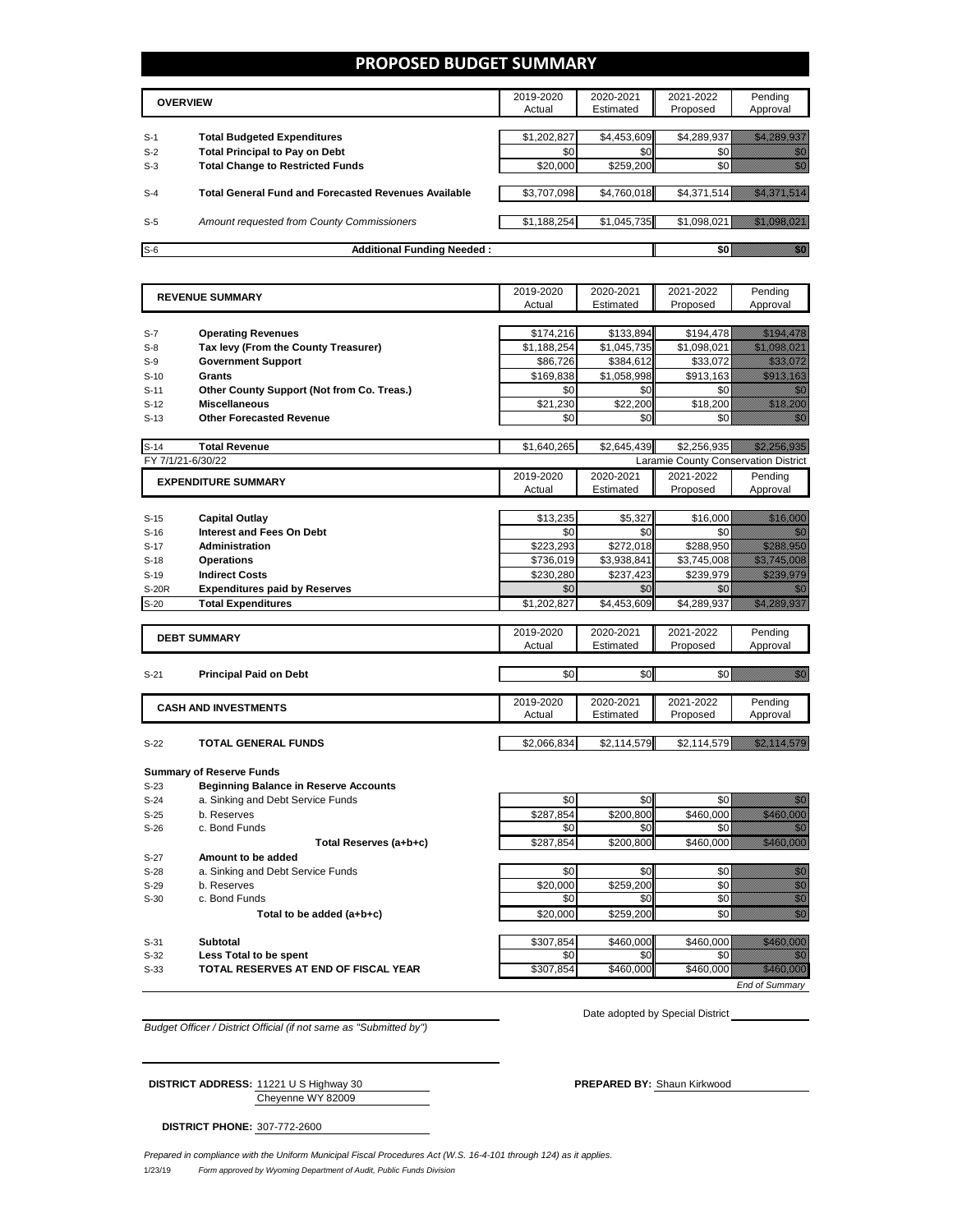|                    | Laramie County Conservation District                                                   |                                 |                     |                        | <b>FYE</b>            | 6/30/2022                                                                                                                                                                                                                        |
|--------------------|----------------------------------------------------------------------------------------|---------------------------------|---------------------|------------------------|-----------------------|----------------------------------------------------------------------------------------------------------------------------------------------------------------------------------------------------------------------------------|
|                    | <b>NAME OF DISTRICT/BOARD</b>                                                          |                                 |                     |                        |                       |                                                                                                                                                                                                                                  |
|                    | PROPERTY TAXES AND ASSESSMENTS                                                         |                                 |                     |                        |                       |                                                                                                                                                                                                                                  |
|                    |                                                                                        |                                 |                     |                        |                       |                                                                                                                                                                                                                                  |
|                    |                                                                                        | <b>DOA Chart</b><br>of Accounts | 2019-2020<br>Actual | 2020-2021<br>Estimated | 2021-2022<br>Proposed | Pending<br>Approval                                                                                                                                                                                                              |
| $R-1$<br>$R-1.1$   | <b>Property Taxes and Assessments Received</b><br>Tax Levy (From the County Treasurer) | 4001                            | \$1,188,254         | \$1,045,735            | \$1,098,021           | <u> Marijana (Marijana (Marijana (Marijana (Marijana (Marijana (Marijana (Marijana (Marijana (Marijana (Marijana</u>                                                                                                             |
| R-1.2              | Other County Support (see note on the right)                                           | 4005                            |                     |                        |                       |                                                                                                                                                                                                                                  |
|                    |                                                                                        |                                 |                     |                        |                       |                                                                                                                                                                                                                                  |
|                    | <b>FORECASTED REVENUE</b>                                                              |                                 |                     |                        |                       |                                                                                                                                                                                                                                  |
|                    |                                                                                        | <b>DOA Chart</b><br>of Accounts | 2019-2020<br>Actual | 2020-2021<br>Estimated | 2021-2022<br>Proposed | Pending<br>Approval                                                                                                                                                                                                              |
| $R-2$              | <b>Revenues from Other Governments</b>                                                 |                                 |                     |                        |                       |                                                                                                                                                                                                                                  |
| $R - 2.1$          | State Aid                                                                              | 4211                            | \$76,726            | \$8,823                | \$23,072              | <u>i karatanan di kacamatan ing Kabupatèn Bandaré Pandalu</u>                                                                                                                                                                    |
| $R - 2.3$          | R-2.2 Additional County Aid (non-treasurer)<br>City (or Town) Aid                      | 4237<br>4237                    | \$10,000            | \$10,000<br>\$122,789  | \$10,000<br>\$0       | <u>tik kalendari d</u>                                                                                                                                                                                                           |
| R-2.4              | Other (Specify)                                                                        | 4237                            |                     | \$243,000              | \$0                   |                                                                                                                                                                                                                                  |
| $R - 2.5$          | <b>Total Government Support</b>                                                        |                                 | \$86,726            | \$384,612              | \$33,072              | <u> Karlingan yang berasala</u>                                                                                                                                                                                                  |
| $R-3$              | <b>Operating Revenues</b>                                                              |                                 |                     |                        |                       |                                                                                                                                                                                                                                  |
| R-3.1              | <b>Customer Charges</b>                                                                | 4300                            |                     |                        | \$0                   |                                                                                                                                                                                                                                  |
|                    | R-3.2 Sales of Goods or Services                                                       | 4300                            | \$174,216           | \$133,894              | \$194,478             | <u> Mariji (</u>                                                                                                                                                                                                                 |
| $R - 3.3$          | <b>Other Assessments</b>                                                               | 4503                            |                     |                        | \$0                   |                                                                                                                                                                                                                                  |
| $R - 3.4$<br>$R-4$ | <b>Total Operating Revenues</b><br><b>Grants</b>                                       |                                 | \$174,216           | \$133,894              | \$194,478             | <u> Elizabeth Charles (</u>                                                                                                                                                                                                      |
| $R - 4.1$          | <b>Direct Federal Grants</b>                                                           | 4201                            |                     | \$260,750              | \$0                   |                                                                                                                                                                                                                                  |
| R-4.2              | Federal Grants thru State Agencies                                                     | 4201                            | \$30,246            | \$280,000              | \$215,750             | <u> Maria Maria I</u>                                                                                                                                                                                                            |
| R-4.3              | <b>Grants from State Agencies</b>                                                      | 4211                            | \$139,592           | \$518,248              | \$697,413             | <u> Karl Martin S</u>                                                                                                                                                                                                            |
| $R - 4.4$          | <b>Total Grants</b>                                                                    |                                 | \$169,838           | \$1,058,998            | \$913,163             | <u>esta la lingua</u>                                                                                                                                                                                                            |
| $R-5$              | <b>Miscellaneous Revenue</b>                                                           |                                 |                     |                        |                       |                                                                                                                                                                                                                                  |
| $R-5.1$            | Interest                                                                               | 4501                            | \$13,727            | \$9,200                | \$9,200               | <u> Kalifornia (</u>                                                                                                                                                                                                             |
| R-5.2<br>$R-5.3$   | Other: Specify<br>misc. income & other gran<br>Other: Additional                       | 4500                            | \$7,503             | \$13,000               | \$9,000<br>\$0        | <u>tik ka</u>                                                                                                                                                                                                                    |
| $R-5.4$            | <b>Total Miscellaneous</b>                                                             |                                 | \$21,230            | \$22,200               | \$18,200              | <u> Kalendari Se</u>                                                                                                                                                                                                             |
| R-5.5              | <b>Total Forecasted Revenue</b>                                                        |                                 | \$452,010           | \$1,599,704            | \$1,158,914           | a katalunggal na katalunggal na katalunggal na katalunggal na katalunggal na katalunggal na katalunggal na kat                                                                                                                   |
|                    |                                                                                        |                                 |                     |                        |                       |                                                                                                                                                                                                                                  |
| $R-6$              | <b>Other Forecasted Revenue</b>                                                        |                                 |                     |                        |                       |                                                                                                                                                                                                                                  |
| $R-6.1$            | a. Other past due as estimated by Co. Treas.                                           | 4004                            |                     |                        | \$0                   |                                                                                                                                                                                                                                  |
| $R - 6.2$          | b. Other forecasted revenue (specify):                                                 |                                 |                     |                        |                       |                                                                                                                                                                                                                                  |
| $R-6.3$            |                                                                                        | 4500                            |                     |                        | \$0                   |                                                                                                                                                                                                                                  |
| $R-6.4$<br>$R-6.5$ |                                                                                        | 4500                            |                     |                        | \$0<br>\$0            |                                                                                                                                                                                                                                  |
|                    | R-6.6 Total Other Forecasted Revenue (a+b)                                             |                                 | \$0                 | \$0                    | \$0                   | en de la familie de la familie de la familie de la familie de la familie de la familie de la familie de la fam<br>Constitution de la familie de la familie de la familie de la familie de la familie de la familie de la familie |
|                    |                                                                                        |                                 |                     |                        |                       |                                                                                                                                                                                                                                  |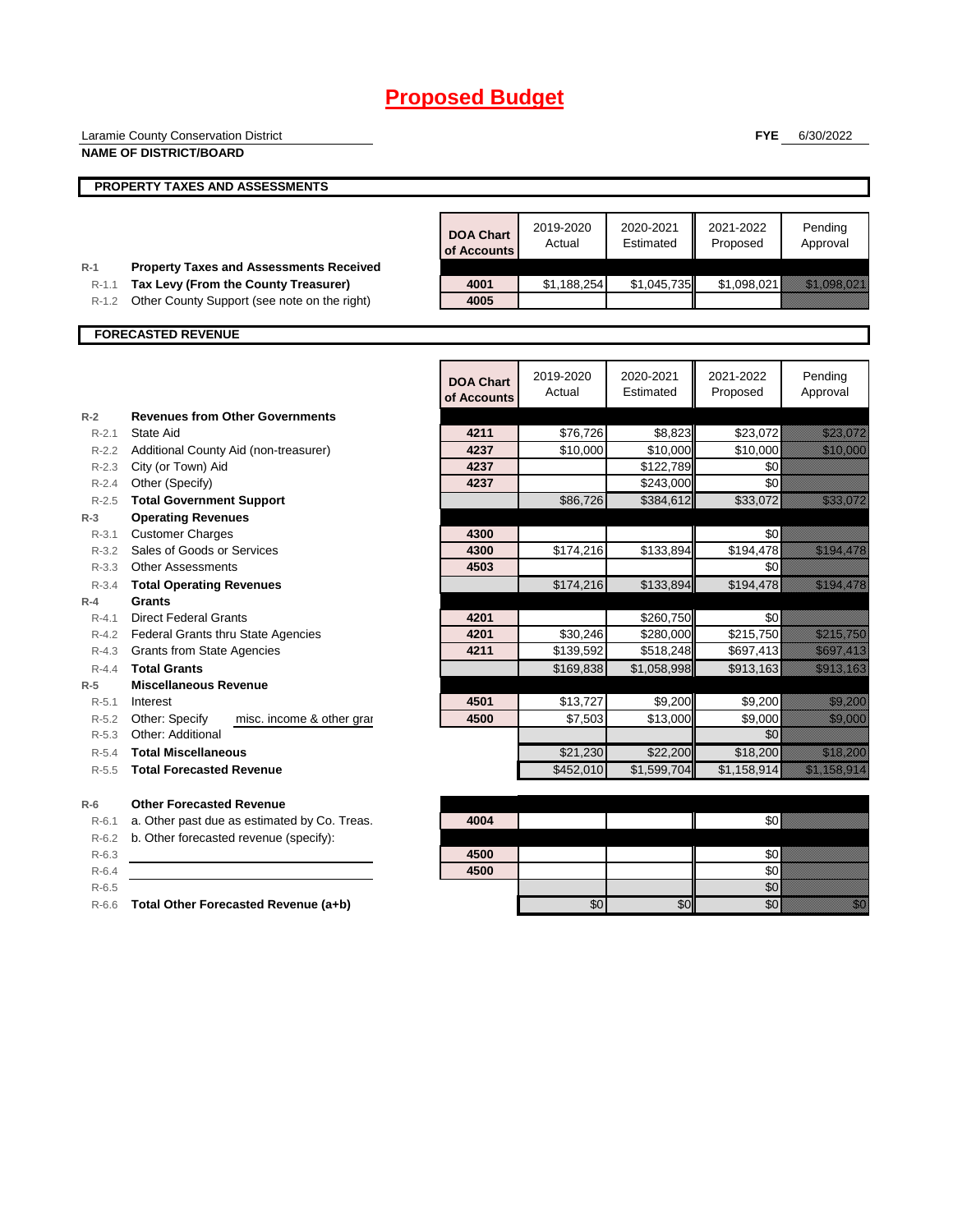## **FYE** 6/30/2022

## **CAPITAL OUTLAY BUDGET**

|           |                             | ui Auuu |
|-----------|-----------------------------|---------|
| $E-1$     | <b>Capital Outlay</b>       |         |
| $E - 1.1$ | <b>Real Property</b>        | 6201    |
| $E - 1.2$ | Vehicles                    | 6210    |
| $E - 1.3$ | Office Equipment            | 6211    |
| $E - 1.4$ | Other (Specify)             |         |
| $E - 1.5$ |                             | 6200    |
| $E - 1.6$ |                             | 6200    |
| $E - 1.7$ |                             |         |
| $E - 1.8$ | <b>TOTAL CAPITAL OUTLAY</b> |         |
|           |                             |         |

| 2021-2022<br>2019-2020<br>2020-2021<br><b>DOA Chart</b><br>Estimated<br>Proposed<br>Actual<br>of Accounts | Pending<br>Approval                                                                                                  |
|-----------------------------------------------------------------------------------------------------------|----------------------------------------------------------------------------------------------------------------------|
| <b>Capital Outlay</b>                                                                                     |                                                                                                                      |
| 6201<br><b>Real Property</b><br>$E - 1.1$                                                                 |                                                                                                                      |
| \$12,002<br>\$14,000<br>Vehicles<br>6210<br>$E - 1.2$                                                     | <u> Timor San Timor San Timor San Timor San Timor San Timor San Timor San Timor San Timor San Timor San Timor Sa</u> |
| \$3,927<br>\$1,233<br>\$2,000<br>$E - 1.3$<br>Office Equipment<br>6211                                    | <u> Harristo Santa Constantinoplazione di un internazionale di un internologica di un internologica di un intern</u> |
| Other (Specify)<br>$E - 1.4$                                                                              |                                                                                                                      |
| \$1,100<br>\$0<br>6200<br>$E-1.5$                                                                         |                                                                                                                      |
| \$300<br>\$0<br>$E-1.6$<br>6200                                                                           |                                                                                                                      |
| \$0<br>$E - 1.7$                                                                                          |                                                                                                                      |
| \$5,327<br>\$16,000<br><b>TOTAL CAPITAL OUTLAY</b><br>\$13,235<br>$E-1.8$                                 |                                                                                                                      |

## **ADMINISTRATION BUDGET**

|           |                                      | <b>DOA Chart</b><br>of Accounts | 2019-2020<br>Actual | 2020-2021<br>Estimated | 2021-2022<br>Proposed | Pending<br>Approval                                                                                                                                                                                                              |
|-----------|--------------------------------------|---------------------------------|---------------------|------------------------|-----------------------|----------------------------------------------------------------------------------------------------------------------------------------------------------------------------------------------------------------------------------|
| $E-2$     | <b>Personnel Services</b>            |                                 |                     |                        |                       |                                                                                                                                                                                                                                  |
| $E - 2.1$ | Administrator                        | 7002                            | \$61,194            | \$62,726               | \$62,726              | <u>ika kultura k</u>                                                                                                                                                                                                             |
| $E - 2.2$ | Secretary                            | 7003                            |                     |                        | \$0                   |                                                                                                                                                                                                                                  |
| $E - 2.3$ | Clerical                             | 7004                            |                     |                        | \$0                   |                                                                                                                                                                                                                                  |
| $E - 2.4$ | Other (Specify)                      |                                 |                     |                        |                       |                                                                                                                                                                                                                                  |
| $E - 2.5$ | <b>Financial Coordinator</b>         | 7005                            | \$46,536            | \$47,674               | \$47,674              | <u>eliministratif</u>                                                                                                                                                                                                            |
| $E - 2.6$ |                                      | 7005                            |                     |                        | \$0                   |                                                                                                                                                                                                                                  |
| $E - 2.7$ |                                      |                                 |                     |                        | \$0                   |                                                                                                                                                                                                                                  |
| $E-3$     | <b>Board Expenses</b>                |                                 |                     |                        |                       |                                                                                                                                                                                                                                  |
| $E - 3.1$ | Travel                               | 7011                            | \$0                 | \$800                  | \$800                 | <u>tik k</u>                                                                                                                                                                                                                     |
| $E - 3.2$ | Mileage                              | 7012                            | \$651               | \$800                  | \$800                 | <u>till andra</u>                                                                                                                                                                                                                |
| $E - 3.3$ | Other (Specify)                      |                                 |                     |                        |                       |                                                                                                                                                                                                                                  |
| $E - 3.4$ | <b>BOS Expenses</b>                  | 7013                            | \$5,074             | \$12,400               | \$12,200              | <u> Karlin Sarajan (</u>                                                                                                                                                                                                         |
| $E - 3.5$ | Dues                                 | 7013                            | \$19,939            | \$19,975               | \$19,575              | <u>, and the community of the community of the community of the community of the community of the community of th</u>                                                                                                            |
| $E - 3.6$ |                                      |                                 |                     |                        | \$0                   |                                                                                                                                                                                                                                  |
| $E-4$     | <b>Contractual Services</b>          |                                 |                     |                        |                       |                                                                                                                                                                                                                                  |
| $E - 4.1$ | Legal                                | 7021                            | \$66,776            |                        | \$118,500             | <u> Elizabeth Carl</u>                                                                                                                                                                                                           |
| $E - 4.2$ | Accounting/Auditing                  | 7022                            | \$13,050            | \$13,500               | \$13,950              | a katika katika katika katika katika katika katika katika katika katika katika katika katika katika katika kat<br>Katika katika katika katika katika katika katika katika katika katika katika katika katika katika katika katik |
| $E - 4.3$ | Other (Specify)                      |                                 |                     |                        |                       |                                                                                                                                                                                                                                  |
| $E - 4.4$ | professional fees                    | 7023                            |                     | \$102,738              | 50                    |                                                                                                                                                                                                                                  |
| $E-4.5$   |                                      | 7023                            |                     |                        | \$0                   |                                                                                                                                                                                                                                  |
| $E-4.6$   |                                      |                                 |                     |                        | \$0                   |                                                                                                                                                                                                                                  |
| $E-5$     | <b>Other Administrative Expenses</b> |                                 |                     |                        |                       |                                                                                                                                                                                                                                  |
| $E - 5.1$ | <b>Office Supplies</b>               | 7031                            | \$2,039             | \$900                  | \$2,200               | <u>tionalised</u>                                                                                                                                                                                                                |
| $E - 5.2$ | Office equipment, rent & repair      | 7032                            | \$3,823             | \$4,400                | \$4,300               | <u>elitika ko</u>                                                                                                                                                                                                                |
| $E - 5.3$ | Education                            | 7033                            |                     |                        | \$0                   |                                                                                                                                                                                                                                  |
| $E - 5.4$ | Registrations                        | 7034                            |                     |                        | \$0                   |                                                                                                                                                                                                                                  |
| $E-5.5$   | Other (Specify)                      |                                 |                     |                        |                       |                                                                                                                                                                                                                                  |
| $E - 5.6$ |                                      | 7035                            |                     | \$1,600                | \$1,400               | <u>e de la construcción de la construcción de la construcción de la construcción de la construcción de la constru</u>                                                                                                            |
| $E - 5.7$ | Bank fees, internet/email            | 7035                            | \$4,212             | \$4,505                | \$4,825               | <u>i karatiful pa</u>                                                                                                                                                                                                            |
| $E - 5.8$ |                                      |                                 |                     |                        | \$0                   |                                                                                                                                                                                                                                  |
| $E-6$     | <b>TOTAL ADMINISTRATION</b>          |                                 | \$223,293           | \$272,018              | \$288,950             | <u>e de la componenta</u>                                                                                                                                                                                                        |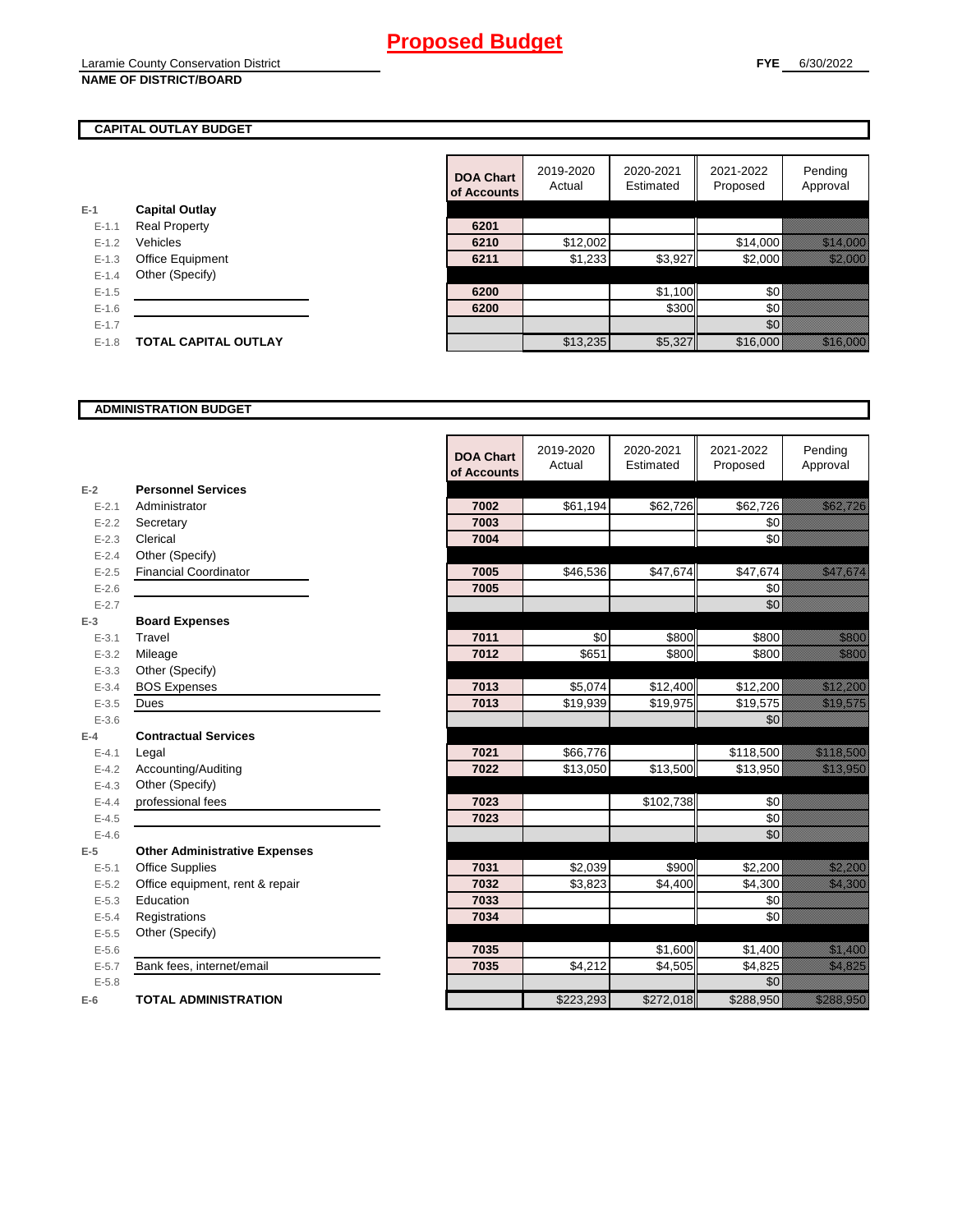## **OPERATIONS BUDGET**

|                    |                                                             | <b>DOA Chart</b><br>of Accounts | 2019-2020<br>Actual | 2020-2021<br>Estimated | 2021-2022<br>Proposed | Pending<br>Approval                                                                                                                                                                                                              |
|--------------------|-------------------------------------------------------------|---------------------------------|---------------------|------------------------|-----------------------|----------------------------------------------------------------------------------------------------------------------------------------------------------------------------------------------------------------------------------|
| $E-7$              | <b>Personnel Services</b>                                   |                                 |                     |                        |                       |                                                                                                                                                                                                                                  |
| $E - 7.1$          | Wages--Operations                                           | 7202                            | \$274,590           | \$286,832              | \$295,909             | <u>e de la provincia de la pro</u>                                                                                                                                                                                               |
| $E - 7.2$          | <b>Service Contracts</b>                                    | 7203                            | \$3,696             |                        | \$0                   |                                                                                                                                                                                                                                  |
| $E - 7.3$          | Other (Specify)                                             |                                 |                     |                        |                       |                                                                                                                                                                                                                                  |
| $E - 7.4$          |                                                             | 7204                            |                     |                        | \$0                   |                                                                                                                                                                                                                                  |
| $E - 7.5$          |                                                             | 7204                            |                     |                        | \$0                   |                                                                                                                                                                                                                                  |
| $E - 7.6$          |                                                             |                                 |                     |                        | $\overline{60}$       |                                                                                                                                                                                                                                  |
| $E-8$              | <b>Travel</b>                                               |                                 |                     |                        |                       |                                                                                                                                                                                                                                  |
| $E - 8.1$          | Mileage                                                     | 7211                            |                     |                        | \$0                   |                                                                                                                                                                                                                                  |
| $E - 8.2$          | Other (Specify)                                             |                                 |                     |                        |                       |                                                                                                                                                                                                                                  |
| $E - 8.3$          | Fuel                                                        | 7212<br>7212                    | \$8,385             | \$10,000               | \$10,000<br>\$0       | <u> Karl Sara</u>                                                                                                                                                                                                                |
| $E - 8.4$          |                                                             |                                 |                     |                        | $\overline{60}$       |                                                                                                                                                                                                                                  |
| $E - 8.5$<br>$E-9$ |                                                             |                                 |                     |                        |                       |                                                                                                                                                                                                                                  |
| $E-9.1$            | <b>Operating supplies (List)</b><br>maintenance and repairs | 7220                            | \$31,694            | \$12,400               | \$19,450              | <u>i karatikana ka</u>                                                                                                                                                                                                           |
| $E - 9.2$          | supplies                                                    | 7220                            | \$2,851             | \$14,900               | \$8,000               | <u> Kabupatèn Ing</u>                                                                                                                                                                                                            |
| $E - 9.3$          |                                                             | 7220                            |                     |                        | \$0                   |                                                                                                                                                                                                                                  |
| $E - 9.4$          |                                                             | 7220                            |                     |                        | \$0                   |                                                                                                                                                                                                                                  |
| $E-9.5$            |                                                             |                                 |                     |                        | \$0                   |                                                                                                                                                                                                                                  |
| $E-10$             | <b>Program Services (List)</b>                              |                                 |                     |                        |                       |                                                                                                                                                                                                                                  |
| $E-10.1$           | <b>Education Program</b>                                    | 7230                            | \$18,490            | \$37,409               | \$19,650              | <u> Karl Sara</u>                                                                                                                                                                                                                |
| $E-10.2$           | Water Program                                               | 7230                            | \$206,200           | \$1,275,531            | \$647,854             | <u>Samaniya k</u>                                                                                                                                                                                                                |
| $E-10.3$           | Wildlife/Range Program                                      | 7230                            | \$11,950            | \$73,256               | \$25,601              | <u> Karl Sara</u>                                                                                                                                                                                                                |
| $E-10.4$           | Tree Program & LSF Program                                  | 7230                            | \$99,663            | \$90,605               | \$142.425             | <u>tika kuning ka</u>                                                                                                                                                                                                            |
| $E-10.5$           |                                                             |                                 |                     |                        | \$0                   |                                                                                                                                                                                                                                  |
| $E-11$             | <b>Contractual Arrangements (List)</b>                      |                                 |                     |                        |                       |                                                                                                                                                                                                                                  |
| $E-11.1$           |                                                             | 7400                            |                     |                        |                       |                                                                                                                                                                                                                                  |
| $E-11.2$           |                                                             | 7400                            |                     |                        | \$0                   |                                                                                                                                                                                                                                  |
| $E-11.3$           |                                                             | 7400                            |                     |                        | \$0                   |                                                                                                                                                                                                                                  |
| $E-11.4$           |                                                             | 7400                            |                     |                        | \$0                   |                                                                                                                                                                                                                                  |
| $E-11.5$           |                                                             |                                 |                     |                        | \$0                   |                                                                                                                                                                                                                                  |
| $E-12$             | <b>Other operations (Specify)</b>                           |                                 |                     |                        |                       |                                                                                                                                                                                                                                  |
| $E-12.1$           | <b>Special Projects</b>                                     | 7450                            | \$9,365             | \$18,170               | \$18,450              | a katika katika katika katika katika katika ali daga katika katika katika katika katika katika katika katika k<br>Katika katika katika katika katika katika katika katika katika katika katika katika katika katika katika katik |
| $E-12.2$           | building expenses                                           | 7450                            | \$69,136            | \$2,119,738            | \$2,557,669           | <u>elittelik kontrollerin kontrollerin kontrollerin kontrollerin kontrollerin kontrollerin kontrollerin kontrol</u>                                                                                                              |
| $E-12.3$           |                                                             | 7450                            |                     |                        | \$0                   |                                                                                                                                                                                                                                  |
| $E-12.4$           |                                                             | 7450                            |                     |                        | \$0                   |                                                                                                                                                                                                                                  |
| $E-12.5$           |                                                             |                                 |                     |                        | $\overline{50}$       |                                                                                                                                                                                                                                  |
| $E-13$             | <b>TOTAL OPERATIONS</b>                                     |                                 | \$736,019           | \$3,938,841            | \$3,745,008           | <u>e dhe që për të përfshën e për të përfshën e për të përfshën e për të përfshën e për të përfshën e për të për</u>                                                                                                             |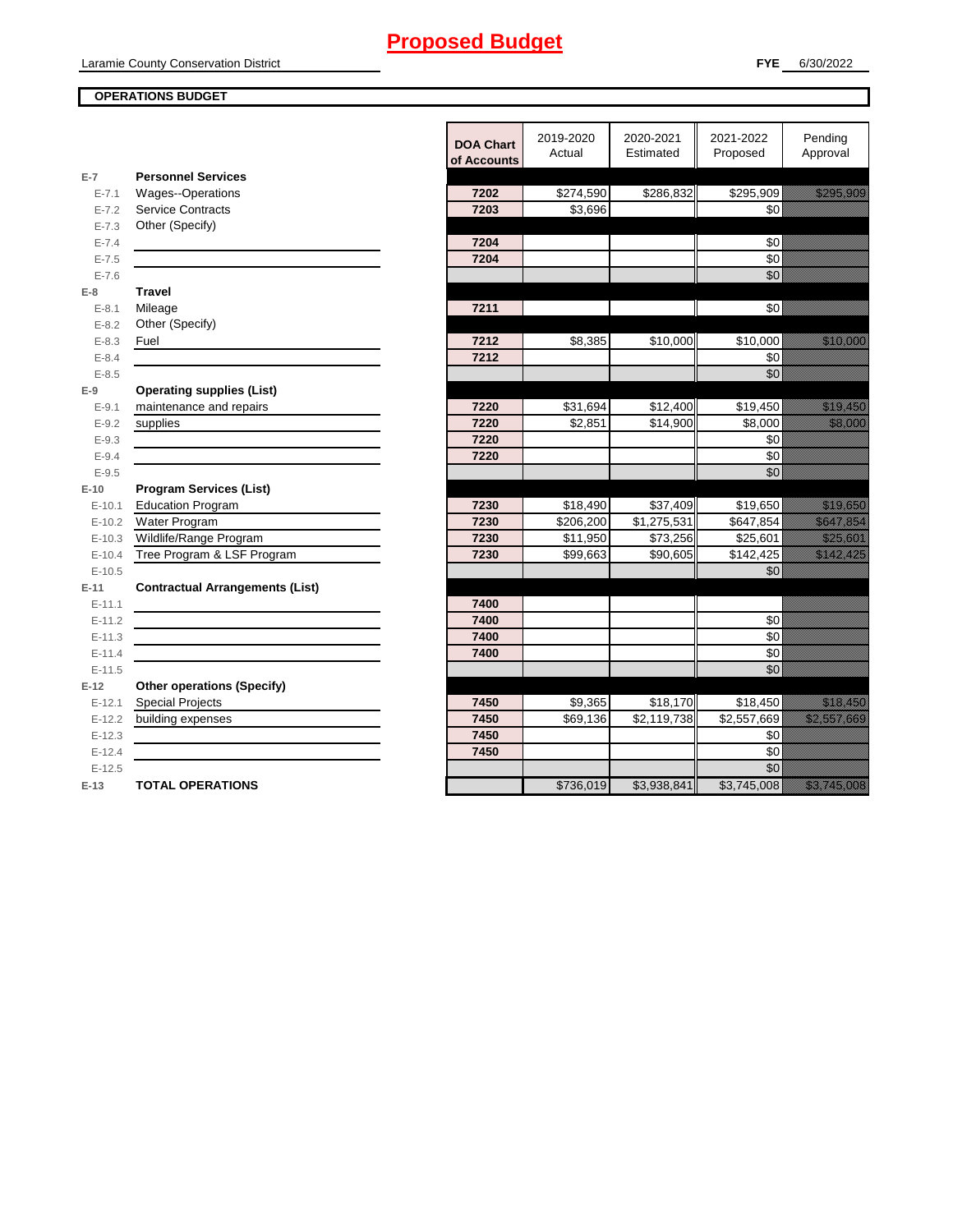## **FYE** 6/30/2022

## **INDIRECT COSTS BUDGET**

|          |                              | <b>DOA Chart</b><br>of Accounts | 2019-2020<br>Actual | 2020-2021<br>Estimated | 2021-2022<br>Proposed | Pending<br>Approval                 |
|----------|------------------------------|---------------------------------|---------------------|------------------------|-----------------------|-------------------------------------|
| $E-14$   | Insurance                    |                                 |                     |                        |                       |                                     |
| $E-14.1$ | Liability                    | 7502                            | \$4,023             | \$4,292                | \$3,282               | <u> Harrison (</u>                  |
| $E-14.2$ | Buildings and vehicles       | 7503                            | \$5,918             | \$6,682                | \$20,000              | <u> Karlingan Sa</u>                |
| $E-14.3$ | Equipment                    | 7504                            |                     |                        | \$0                   |                                     |
| $E-14.4$ | Other (Specify)              |                                 |                     |                        |                       |                                     |
| $E-14.5$ | <b>Treasurer Bond</b>        | 7505                            | \$210               | \$310                  | \$0                   |                                     |
| $E-14.6$ |                              | 7505                            |                     |                        | \$500                 | <u>ti ka</u>                        |
| $E-14.7$ |                              |                                 |                     |                        | \$0                   |                                     |
| $E-15$   | Indirect payroll costs:      |                                 |                     |                        |                       |                                     |
| $E-15.1$ | FICA (Social Security) taxes | 7511                            | \$26,308            | \$27,049               | \$27,049              | <u> Elittiko esta</u>               |
| $E-15.2$ | <b>Workers Compensation</b>  | 7512                            | \$8,529             | \$8,274                | \$8,345               | <u> Kalèndher Ka</u>                |
| $E-15.3$ | <b>Unemployment Taxes</b>    | 7513                            | \$570               | \$875                  | \$2,484               | <u>ti alikuwa kutoka mwaka wa m</u> |
| $E-15.4$ | Retirement                   | 7514                            | \$59,416            | \$64,069               | \$65,837              | <u> Karlingan yang berluku</u>      |
| $E-15.5$ | <b>Health Insurance</b>      | 7515                            | \$125,306           | \$125,872              | \$112,483             | <u> Elitteratural e</u>             |
| $E-15.6$ | Other (Specify)              |                                 |                     |                        |                       |                                     |
| $E-15.7$ |                              | 7516                            |                     |                        | \$0                   |                                     |
| $E-15.8$ |                              | 7516                            |                     |                        | \$0                   |                                     |
| $E-15.9$ |                              |                                 |                     |                        | \$0                   |                                     |
| $E-17$   | <b>TOTAL INDIRECT COSTS</b>  |                                 | \$230,280           | \$237,423              | \$239,979             | <u>izan za k</u>                    |

## **DEBT SERVICE BUDGET**

|         |                           | <b>DOA Chart</b><br>of Accounts | 2019-2020<br>Actual | 2020-2021<br>Estimated | 2021-2022<br>Proposed | Pending<br>Approval |
|---------|---------------------------|---------------------------------|---------------------|------------------------|-----------------------|---------------------|
|         | <b>Debt Service</b>       |                                 |                     |                        |                       |                     |
| $D-1.1$ | Principal                 | 6401                            |                     |                        | \$0                   |                     |
| $D-1.2$ | Interest                  | 6410                            |                     |                        | <b>\$0</b>            |                     |
| $D-1.3$ | Fees                      | 6420                            |                     |                        | \$0                   |                     |
|         | <b>TOTAL DEBT SERVICE</b> |                                 | \$0                 | \$0                    | \$0                   | 1999                |

| D-1 |  | <b>Debt Service</b> |
|-----|--|---------------------|
|-----|--|---------------------|

D-1.1 **Principal** 

D-1.2 **Interest** 

**D-2 TOTAL DEBT SERVICE**